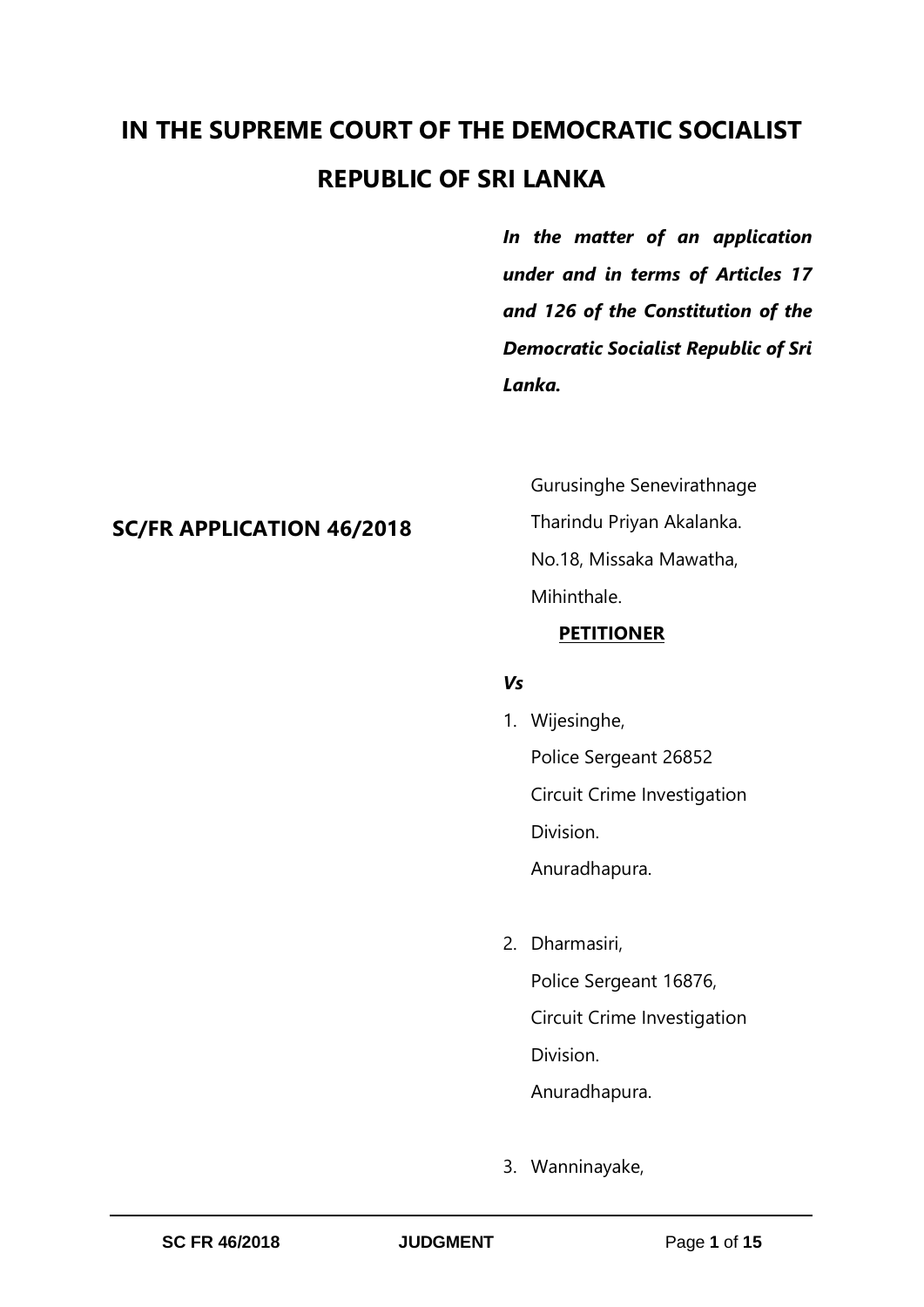Police Constable 6998, Circuit Crime Investigation Division, Anuradhapura.

- 4. Asanka, Police Constable 39938, Circuit Crime Investigation Division, Anuradhapura.
- 5. Udayantha, Police Constable 38491, Circuit Crime Investigation Division, Anuradhapura.
- 6. Amila,

Police Constable 48059, Circuit Crime Investigation Division, Anuradhapura.

7. Sirimal,

Police Constable 62953, Circuit Crime Investigation Division, Anuradhapura.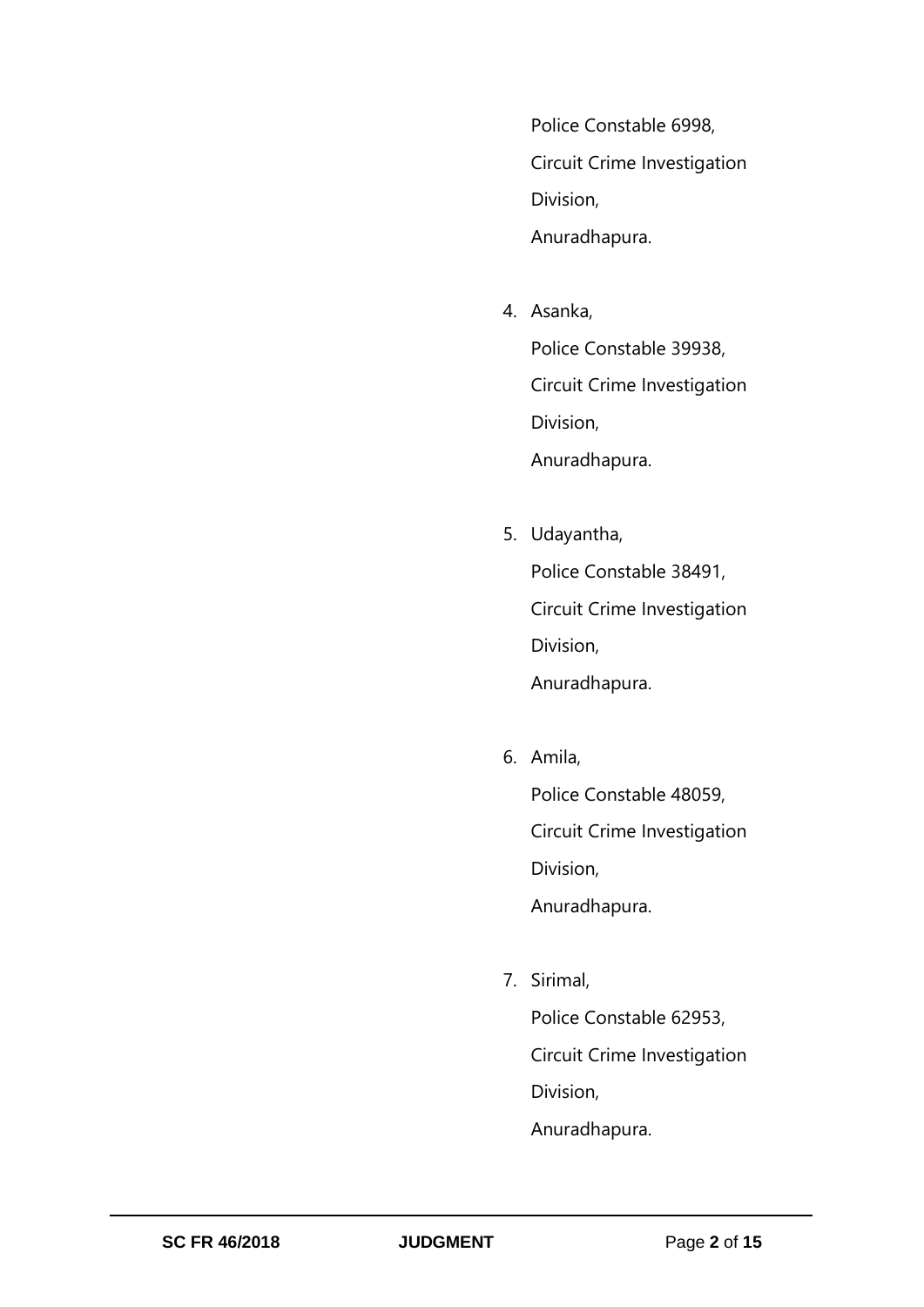8. Uddhika,

Police Constable Driver 33601, Circuit Crime Investigation Division, Anuradhapura.

- 9. Nawarathne, Chief Inspector, Circuit Crime Investigation Division, Anuradhapura.
- 10. Thilina Hewapathirana, Superintendent of Police, Circuit Crime Investigation Division, Anuradhapura.
- 11. Sandun Gahawatte, Deputy Inspector General of Police, Office of Deputy Inspector General North Central Province, Anuradhapura.
- 12. Pujith Jayasundara, Inspector General of Police, Police Headquarters, Colombo 01.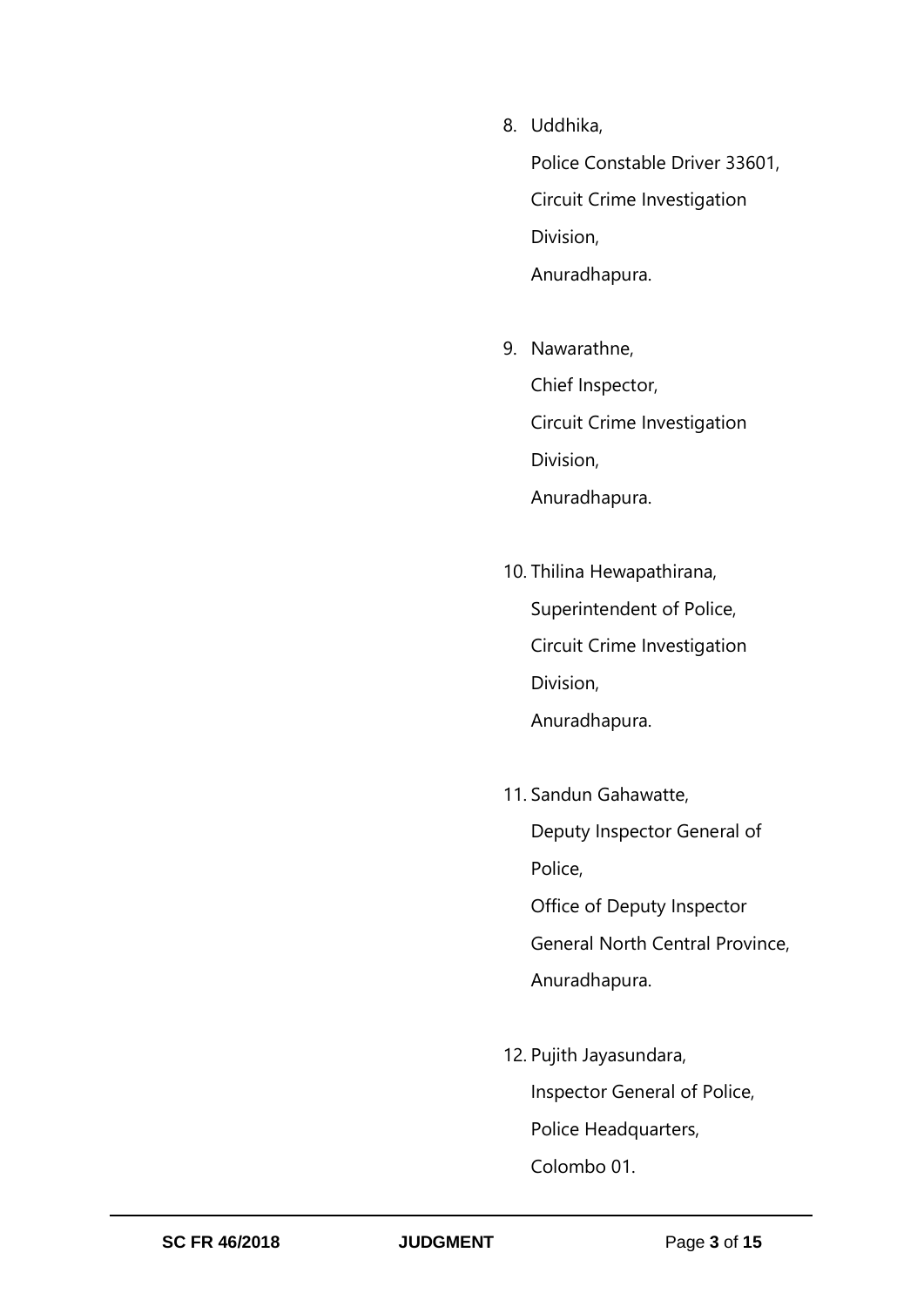13. Hon. Attorney General, Attorney General's Department, Colombo 12.

# **RESPONDENTS**

# **BEFORE : VIJITH K. MALALGODA, PC, J., S. THURAIRAJA, PC, J. and MAHINDA SAMAYAWARDHENA, J.**

**COUNSEL :** Ruwanthi Doralagoda for the Petitioner. Manohara de Silva, PC with Keerthi Gunawardane and Boopathy Kahathuduwa for the 1<sup>st</sup> 3<sup>rd</sup> and 4<sup>th</sup> Respondents. Ganga Wakishta Arachchi, SSC with W.J.R. Fernando, SC for the Hon. Attorney General.

**WRITTEN SUBMISSIONS** : Petitioner on 25<sup>th</sup> January 2019 and 16<sup>th</sup> July 2021. 1<sup>st</sup> and 3<sup>rd</sup> Respondents on 08<sup>th</sup> January 2021 and 16<sup>th</sup> July 2021. 13<sup>th</sup> Respondents on 23<sup>rd</sup> March 2021 and 14<sup>th</sup> July 2021.

- **ARGUED ON :** 09<sup>th</sup> July 2021.
- **DECIDED ON :** 21st October 2021.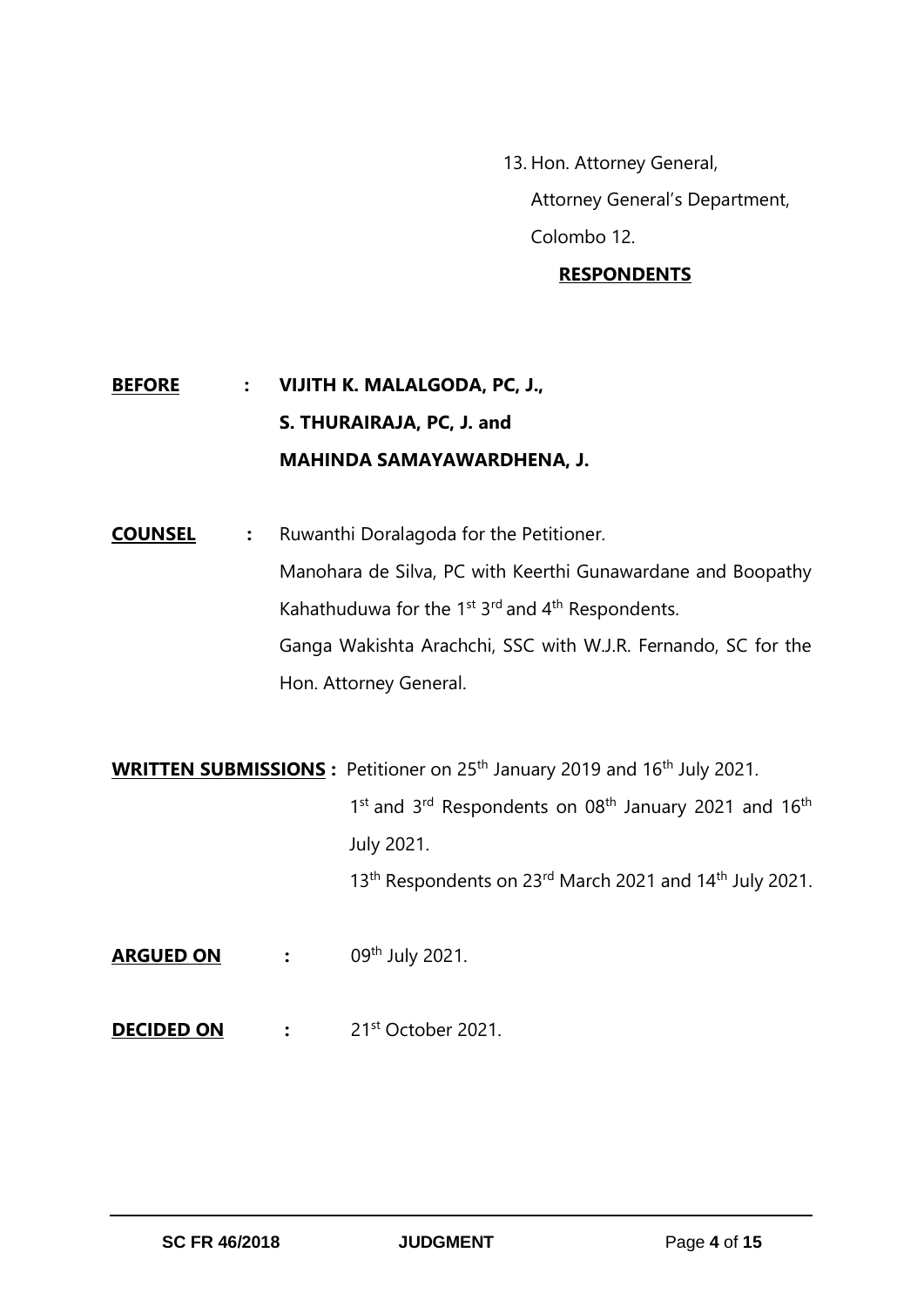### **S. THURAIRAJA, PC, J.**

The Petitioner namely, Gurusinghe Senevirathnage Tharindu Priyan Akalanka (hereinafter referred to as ''the Petitioner") has made the instant application seeking relief in respect of the infringement of his fundamental rights guaranteed under and in terms of the Constitution, in the manner hereinafter more fully set out, against the 1<sup>st</sup> to 13<sup>th</sup> Respondents.

The 1<sup>st</sup> and 2<sup>nd</sup> Respondents are Sergeants of Police attached to the Circuit Crime Investigation Division, Anuradhapura. The  $3^{rd}$ ,  $4^{th}$ ,  $5^{th}$ ,  $6^{th}$ ,  $7^{th}$  and  $8^{th}$ Respondents are Police Constables attached to the same unit. The 9<sup>th</sup> Respondent is the Chief Inspector attached to the Circuit Crime Investigation Division of Anuradhapura. The 10<sup>th</sup> Respondent is the Superintendent of Police of the Circuit Crime Investigation Division, Anuradhapura. The 11<sup>th</sup> Respondent is the Deputy Inspector General of North Central Province, Anuradhapura. The 12<sup>th</sup> Respondent is the Inspector General of Police. The 13<sup>th</sup> Respondent is the Attorney General who has been made a Respondent in compliance with the Constitution of the Democratic Socialist Republic of Sri Lanka.

This matter was supported before this court on 26<sup>th</sup> July 2018 and leave was granted under Article 11, 13(1) and 13(2) of the Constitution. On  $26<sup>th</sup>$  July 2018, when this matter was supported for granting of leave, the Petitioner had submitted that he will be restricting this application to the reliefs prayed for against the 1<sup>st</sup>, 3<sup>rd</sup>, 4<sup>th</sup> and 5<sup>th</sup> Respondents to this case. On 31<sup>st</sup> October 2019 the learned Counsel for the Petitioner submitted that he will not be pursuing the matter against the  $4<sup>th</sup>$  and  $5<sup>th</sup>$ Respondents. Further, as the Petitioner had no objections to release the  $4<sup>th</sup>$  and  $5<sup>th</sup>$ Respondents from the proceedings, they were released from the proceedings accordingly. Presently, the case is against the  $1<sup>st</sup>$  and  $3<sup>rd</sup>$  Respondents.

I find it pertinent to refer to the factual matrix of this application as provided by the parties in order to ascertain whether the Petitioner's Fundamental Rights guaranteed under Article 11, 13(1) and 13(2) of the Constitution have been violated by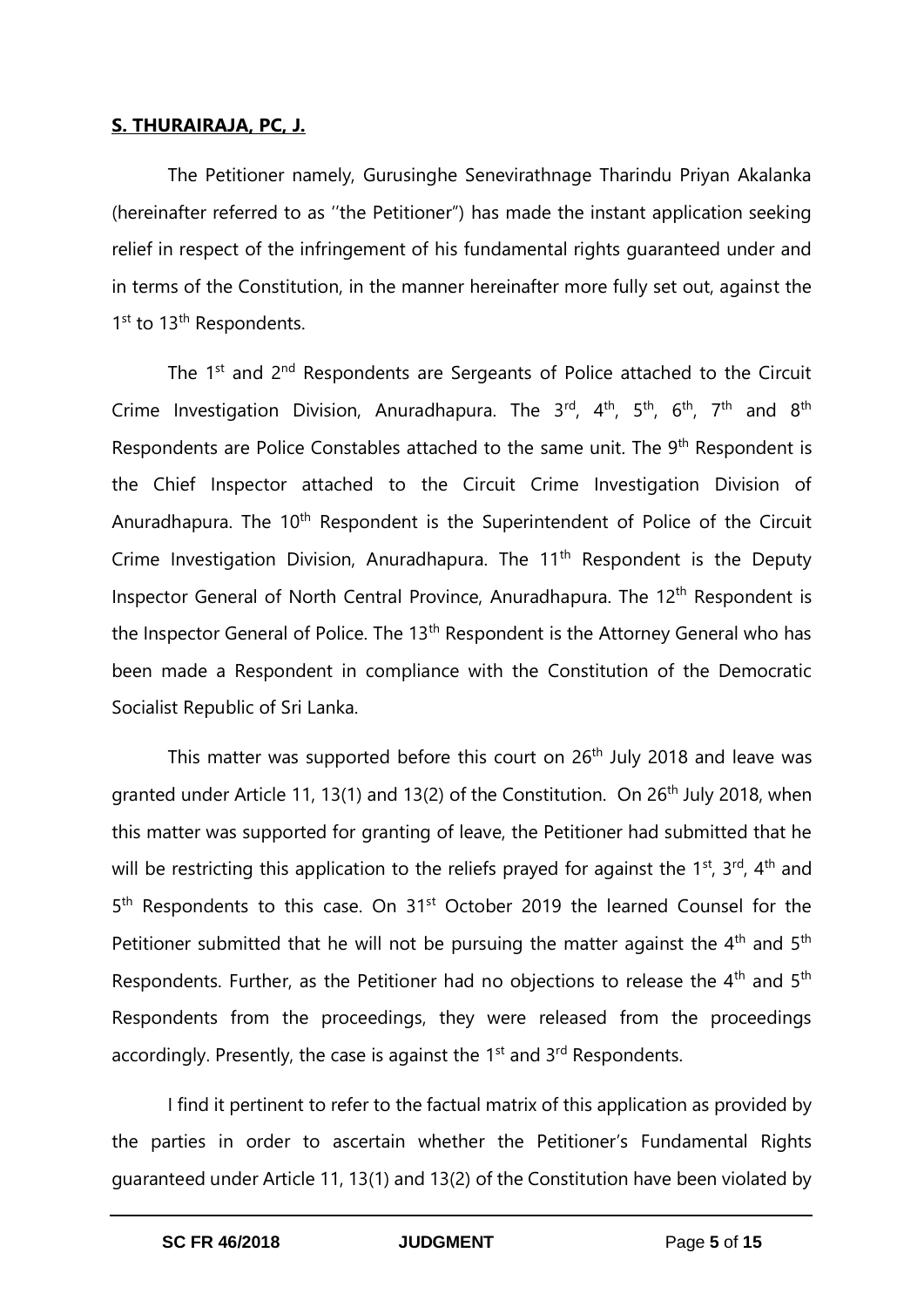the  $1<sup>st</sup>$  and  $3<sup>rd</sup>$  Respondents. However, as there are substantial disparities between the narration of facts provided by the parties, I find it necessary to briefly narrate both positions.

#### **Facts of the case as per the Petitioner**

The Petitioner states that on  $20<sup>th</sup>$  September 2017 a group of men entered the Petitioner's residence in a disruptive and disorderly manner while the Petitioner was asleep. The Petitioner alleges that he was apprehended and manacled without production of a reason for the arrest. He states that he was subsequently removed from his residence and taken to the Circuit Crime Investigation Unit of Anuradhapura. The Petitioner acknowledged that the group of abovementioned people were assigned to the Circuit Crime Investigation Unit of Anuradhapura.

The Petitioner states that he was mercilessly assaulted while being transported from the Petitioner's residence to the Circuit Crime Investigation Unit of Anuradhapura and interrogated by any one or more or all the  $1<sup>st</sup>$  -  $8<sup>th</sup>$  Respondents on whether the Petitioner had been involved in the theft of a motor bicycle. The Petitioner states that the Petitioner provided them with the details of one Chanaka Sanoj Akalanka in Mihinthale as the Petitioner believed that the  $1<sup>st</sup>$ - 8<sup>th</sup> Respondents were laboring under the misapprehension as to the Petitioner's complicity in the theft of a motor bicycle. The Petitioner further states that the Petitioner was coerced into conducting himself in such a fashion due to relentless physical assault on the Petitioner by any one or more or all the 1<sup>st</sup>-8<sup>th</sup> Respondents.

The Petitioner states that the above said Chanaka Sanoj Akalanka was taken into custody upon the Petitioner's statement on the same date and assaulted by any one or more or all the 1<sup>st</sup>-8<sup>th</sup> Respondents. The Petitioner asserted that said Chanaka Sanoj Akalanka had not been complicit in the purported theft of the motor bicycle and consequently any one or all  $1<sup>st</sup>-8<sup>th</sup>$  Respondents proceeded to assault the Petitioner ruthlessly until the Petitioner almost collapsed in agony. Thereafter the Petitioner states that his hands were handcuffed behind his back, and he was taken to Thisa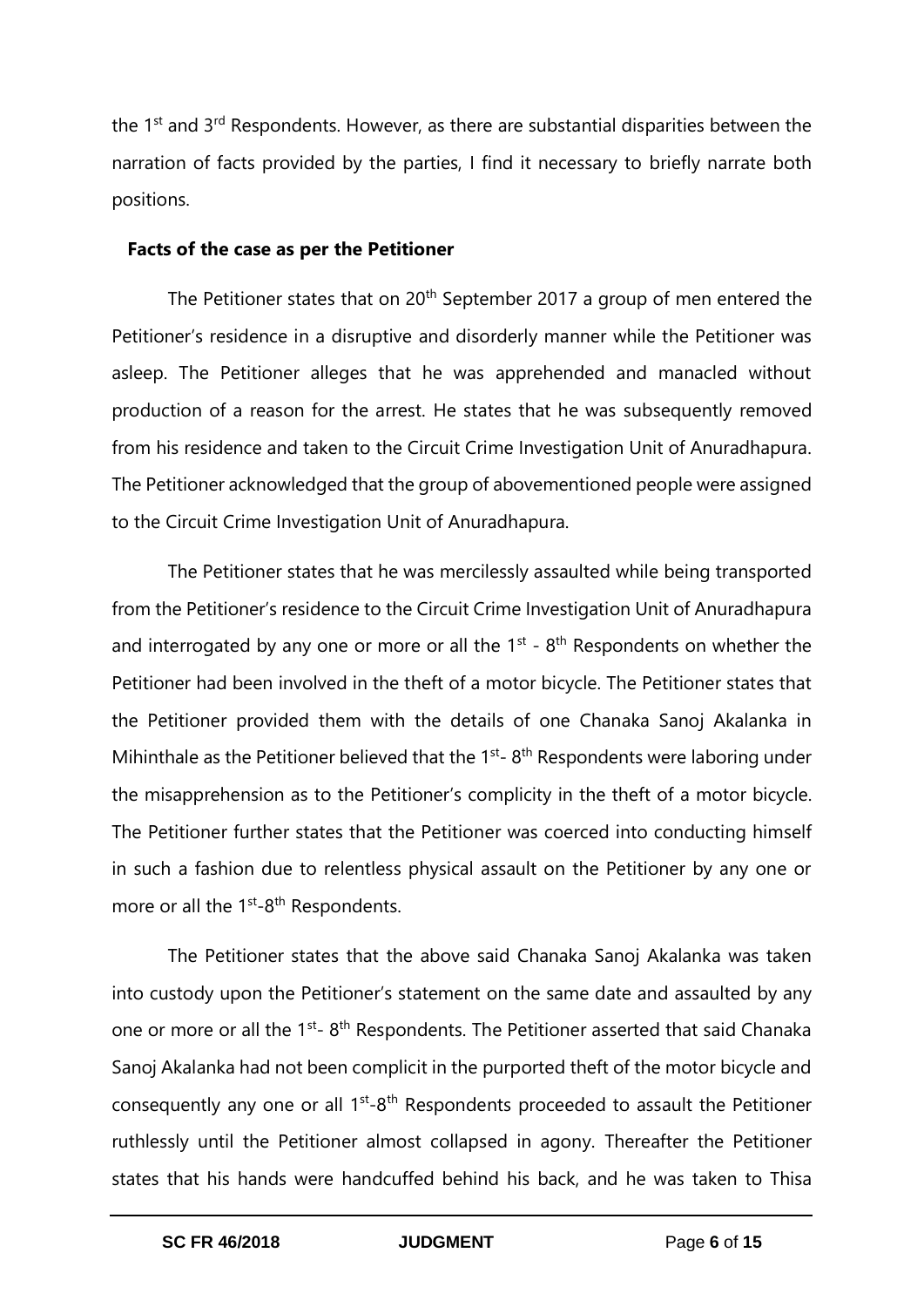Wewa along with aforesaid Chanaka Sanoj Akalanka and two others, viz. Silva and Suranga.

The Petitioner further states that the Petitioner and aforesaid Chanaka Sanoj Akalanka, Silva and Suranga were carried into a teak woodland over the Thisa Wewa embankment where the Petitioner was hung on a teak tree and continuously assaulted by the  $1<sup>st</sup>$ ,  $3<sup>rd</sup>$ ,  $4<sup>th</sup>$ , and  $5<sup>th</sup>$  Respondent and other officers of the Circuit Crime Investigation Unit of Anuradhapura for a period of two hours. The Petitioner states that he was then brought back to the Circuit Crime Investigation Unit of Anuradhapura and was held for three days thereby depriving the Petitioner of medical care and treatment. The Petitioner alleges that he was indisposed physically and psychologically due to persistent assault and arbitrary detention.

The Petitioner states that he was set free by the officers of the Circuit Crime Investigation Unit of Anuradhapura at around 7.30 pm on the 23<sup>rd</sup> September 2017 and was handed over to the Petitioner's mother and father. The Petitioner was thereafter referred and admitted to the Teaching Hospital of Anuradhapura by the Petitioner's mother and father on the same day under the registration number (bed head ticket) of 17-115355. The Petitioner was attended to and treated at the Anuradhapura Teaching Hospital from 23<sup>rd</sup> September 2017 to 05<sup>th</sup> October 2017 at Ward No. 20 where the Petitioner was pronounced to have sustained six grievous injuries.

The Petitioner's mother and the Petitioner lodged complaints with the Anuradhapura branch of the Human Rights Commission of Sri Lanka concerning the arbitrary arrest, unlawful detention and the persistent assault, inhuman and degrading treatment of the Petitioner inflicted by any one or more or all the  $1<sup>st</sup>-8<sup>th</sup>$  Respondents of the Circuit Crime Investigation Unit of Anuradhapura in terms of the reference numbers HRC/AP/430/2017(I) and HRC/AP/480/2017(W) on 26<sup>th</sup> September 2017 and 19<sup>th</sup> October 2017 respectively.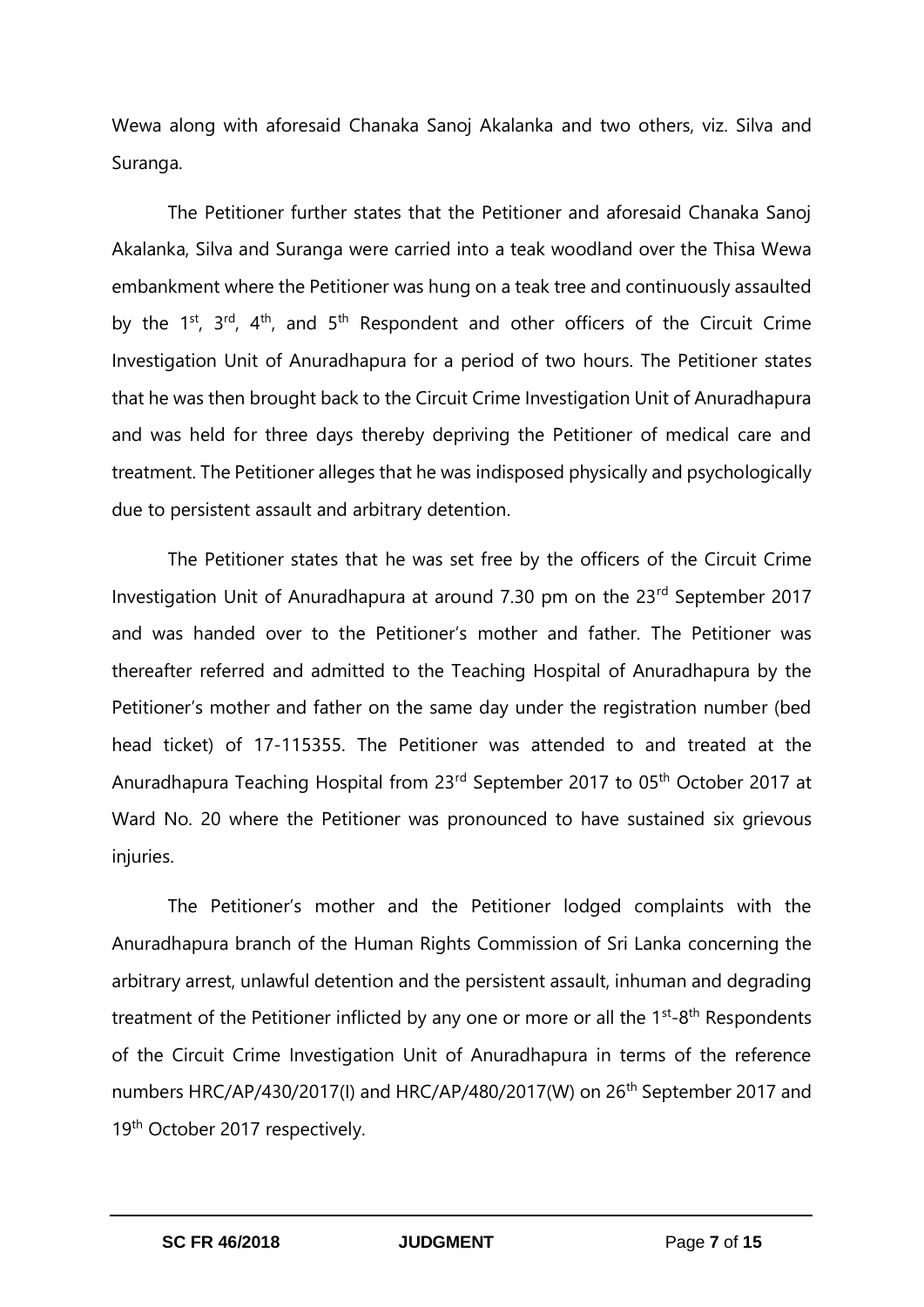# **Facts of the case as per the 1 st and 3rd Respondents**

1<sup>st</sup> and 3<sup>rd</sup> Respondents stated that a person named N.N. Vithanage had made a complaint to the DIG of North Central Province (11<sup>th</sup> Respondent) on 19<sup>th</sup> July 2017 regarding the theft of his motorcycle bearing the number NCWL 1657. The said N.N. Vithanage had also previously lodged a complaint to the Anuradhapura Crimes Division and had made the second complaint as suspects had not been apprehended notwithstanding the CCTV footage.

Consequently, the 11<sup>th</sup> Respondent had referred the matter to the Senior Superintendent of Police of Anuradhapura Division by way of a letter dated 19<sup>th</sup> July 2017 bearing reference No. DIG/ANP/Public/896/2017. Consequent to the above direction by the 11<sup>th</sup> Respondent, the OIC- District Intelligence Unit of the DIG office of Anuradhapura had written a letter to the 11<sup>th</sup> Respondent that he has perused the CCTV footage and has identified the suspect as one Jayamuni Dushan De Silva through private informant. He stated that he was submitting the report awaiting further instructions from the 11<sup>th</sup> Respondent to proceed. By way of a letter dated 20<sup>th</sup> July 2017, the Senior Superintendent of Police of Anuradhapura Division had referred this matter to the attention of the 9<sup>th</sup> Respondent and directed him to take necessary steps before the 12<sup>th</sup> August 2017.

Consequent to the above order, the 9<sup>th</sup> Respondent had referred the matter to the 2<sup>nd</sup> Respondent and had directed him to take necessary steps before 11<sup>th</sup> August 2017. The  $2<sup>nd</sup>$  Respondent had thereafter informed the  $9<sup>th</sup>$  Respondent that he was able to uncover details about several persons who were involved in the said incident of theft and had requested for an extension of time to further investigate and to arrest the suspects. Consequently, on 22<sup>nd</sup> September 2017 the 1<sup>st</sup>-7<sup>th</sup> Respondents left the Circuit Crime Investigation Division to arrest Jayamuni Dushan Chathuranga Silva, who was a suspect identified using the aforementioned CCTV footage. The Respondents stated that the said Jayamuni Dushan Chathuranga Silva alias Doctor alias Jabba, was arrested at 676, Sangamitta Mawatha, Anuradhapura. When inspecting the house, they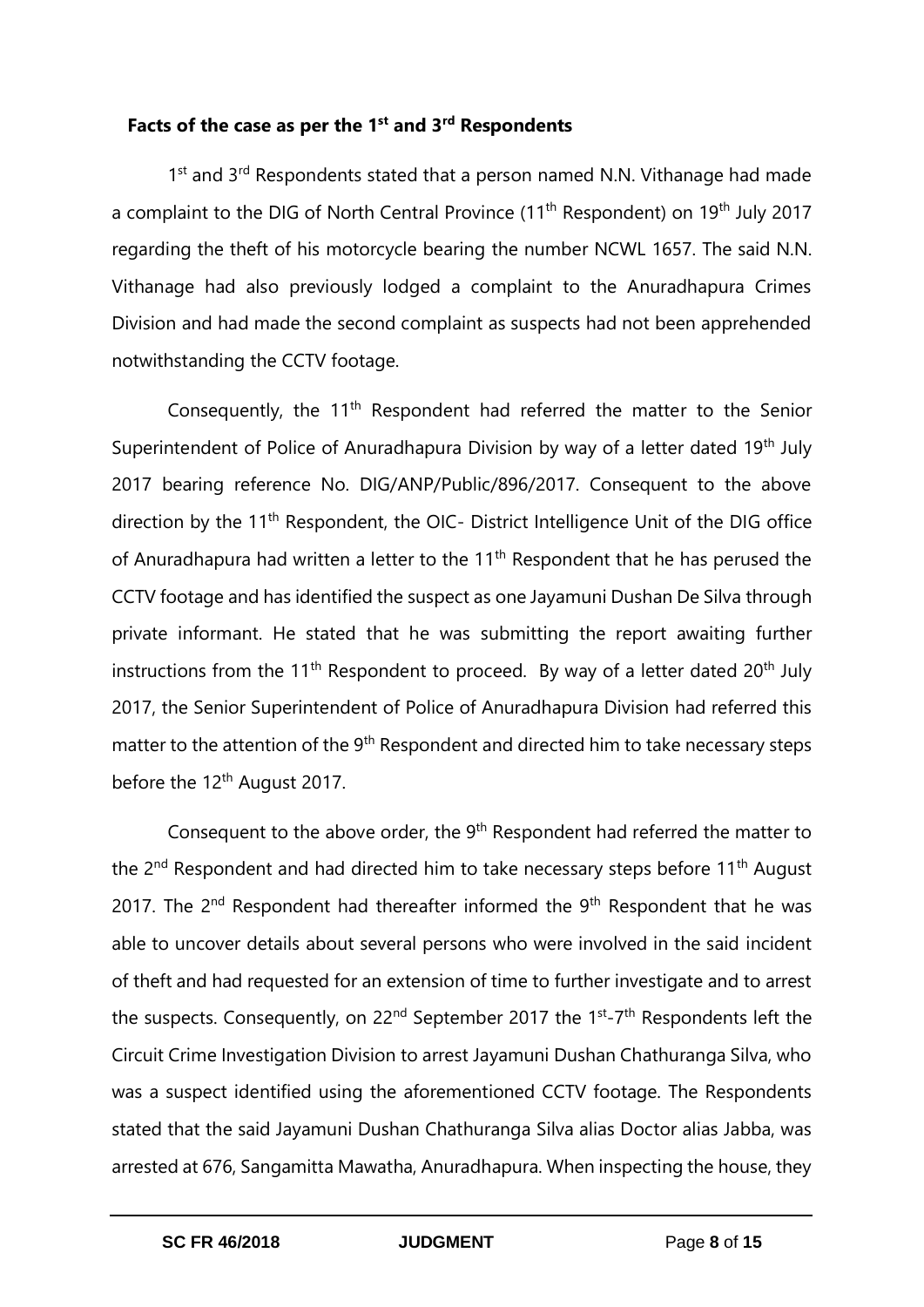had found two side mirrors of a motor bike and one Pathirana Dasanayakalage Damith Niroshan Wijewardana alias Suranga who was also in the same house and was arrested. When questioning said Suranga, he had informed the Respondents that the stolen bike was given to one "Podi Akalanka".

The aforementioned suspects were taken into custody and the Respondents had identified the said "Podi Akalanka" as the Petitioner in the present action. The Respondents stated that when they attempted to question the Petitioner, he acted aggressively and created a commotion by attempting to flee. The Respondents state that in the said attempt to flee, the Petitioner fell down after hitting a nearby fence. The Respondents state that they held the Petitioner's hands behind his back and handcuffed him in order to control him. The Respondents state that even after the Petitioner was handcuffed, he struggled and attempted to remove and/or break the handcuffs. The Respondents state that the Petitioner's fear and his conduct also contributed to their suspicion.

Further, the Respondents were aware of that the Petitioner is a person who is addicted to "Kerala Ganja" (Cannabis) and was trying to flee for that reason. However, when questioning the Petitioner, it became apparent that the Petitioner was not involved in the offence under the investigation and since the Respondents did not find any Cannabis with the Petitioner at his residence, the Respondents did not arrest him. The Respondents state that the police officers had not assaulted the Petitioner but merely questioned him and denies the allegation of arbitrary arrest, unlawful detention and persistent assault, inhuman and degrading treatment of the Petitioner.

#### **Alleged violations and steps taken by the Respondents**

As clearly enumerated above, the narration of events by the parties are vastly different and contradictory, as such I find it pertinent to identify the more important elements of the two narrations of the events prior to concluding on which narration has been admitted as fact.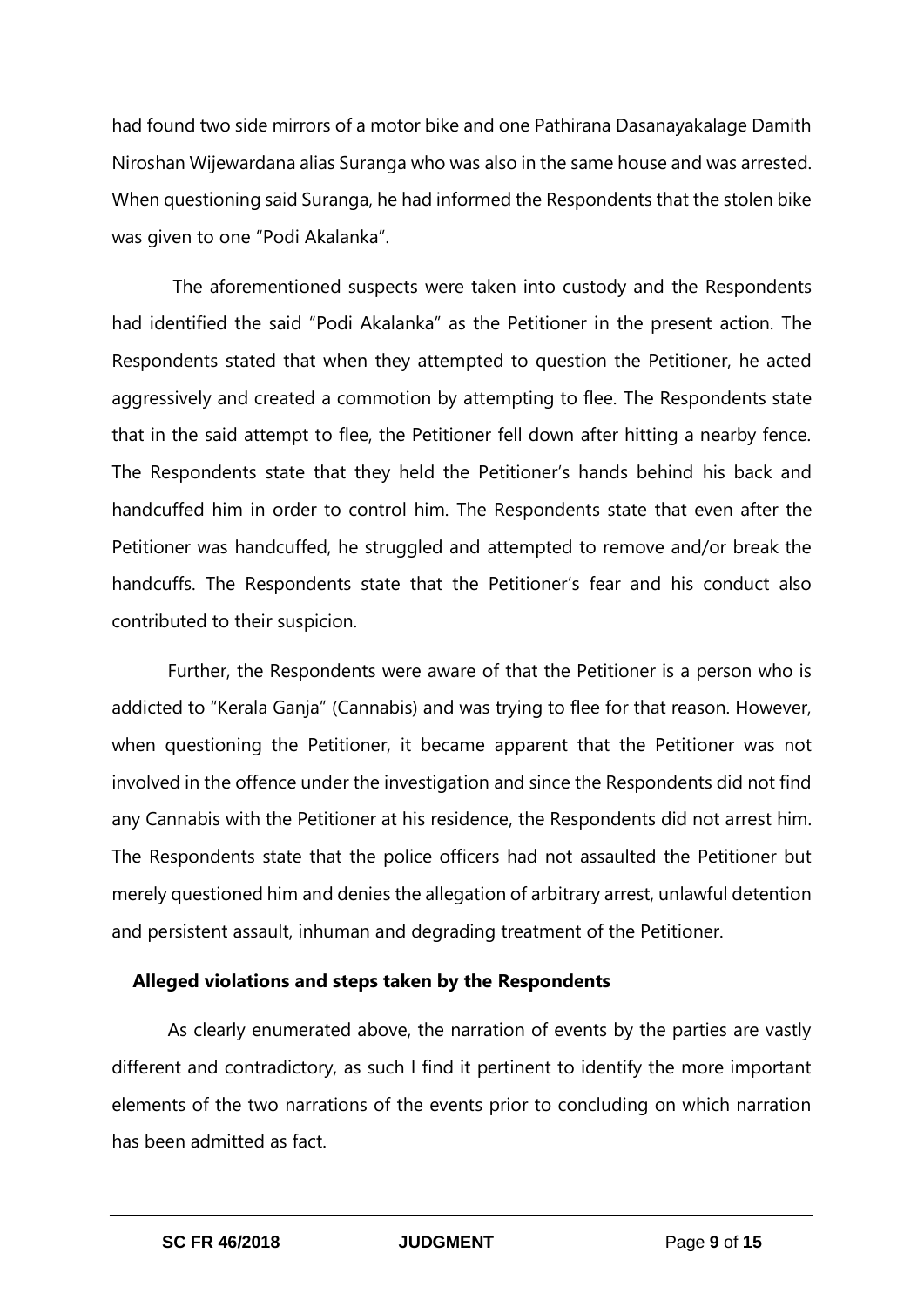According to the Petitioner, he was arrested on 20<sup>th</sup> September 2017 by a team of police officers which included the 1<sup>st</sup> and 3<sup>rd</sup> Respondents, all of whom were attached to the Circuit Crime Investigation Division, Anuradhapura and he was detained in the police custody for four days. During that period, the Petitioner states that he was subjected to torture, inhuman treatment which includes the being handcuffed, being hung with a rope in a teak tree, being assaulted etc. The Petitioner in his evidence states that, he was hung for about 2 hours and assaulted. The Petitioner submits that the Respondents then applied some oil and kept him at the police station. Subsequently, on the 23<sup>rd</sup> September 2017, the Petitioner was released from police custody. As per the submitted facts, the Circuit Crime Investigation Unit of Anuradhapura arrested aforesaid Silva and Suranga on the same date the Petitioner was arrested and though the aforesaid Silva and Suranga were produced before the Magistrate Court of Anuradhapura, the Petitioner was not produced.

Upon the Petitioner being released by the Circuit Crime Investigation Unit of Anuradhapura, the Petitioner was admitted to the Anuradhapura Teaching Hospital for medical treatments. The Petitioner was treated and discharged after 12 days. The Petitioner was examined by the Judicial Medical Officer (hereinafter referred to as "the JMO") of the Anuradhapura Teaching Hospital and was issued with the Medico-Legal Report (MLR) which is filed as "P5(a)". The MLR identified six grievous injuries which rendered the Petitioner unable to follow ordinary pursuits for more than 20 days. It identified a damage of brachial plexus at neck, which is a rupture caused by a forceful stretch causing the nerve to tear completely or partially. Further the diagnosis ticket of the Petitioner, marked and filed as "P5", referred the Petitioner for Neurophysiology. The ticket and the attached Reports further elaborate on the extent of injuries suffered by the Petitioner.

Contrary to the above position, the Respondents submit that the Petitioner was injured during the arrest when the Petitioner had struggled and tried to flee whereupon he injured himself by running into a fence. Further, the Respondents state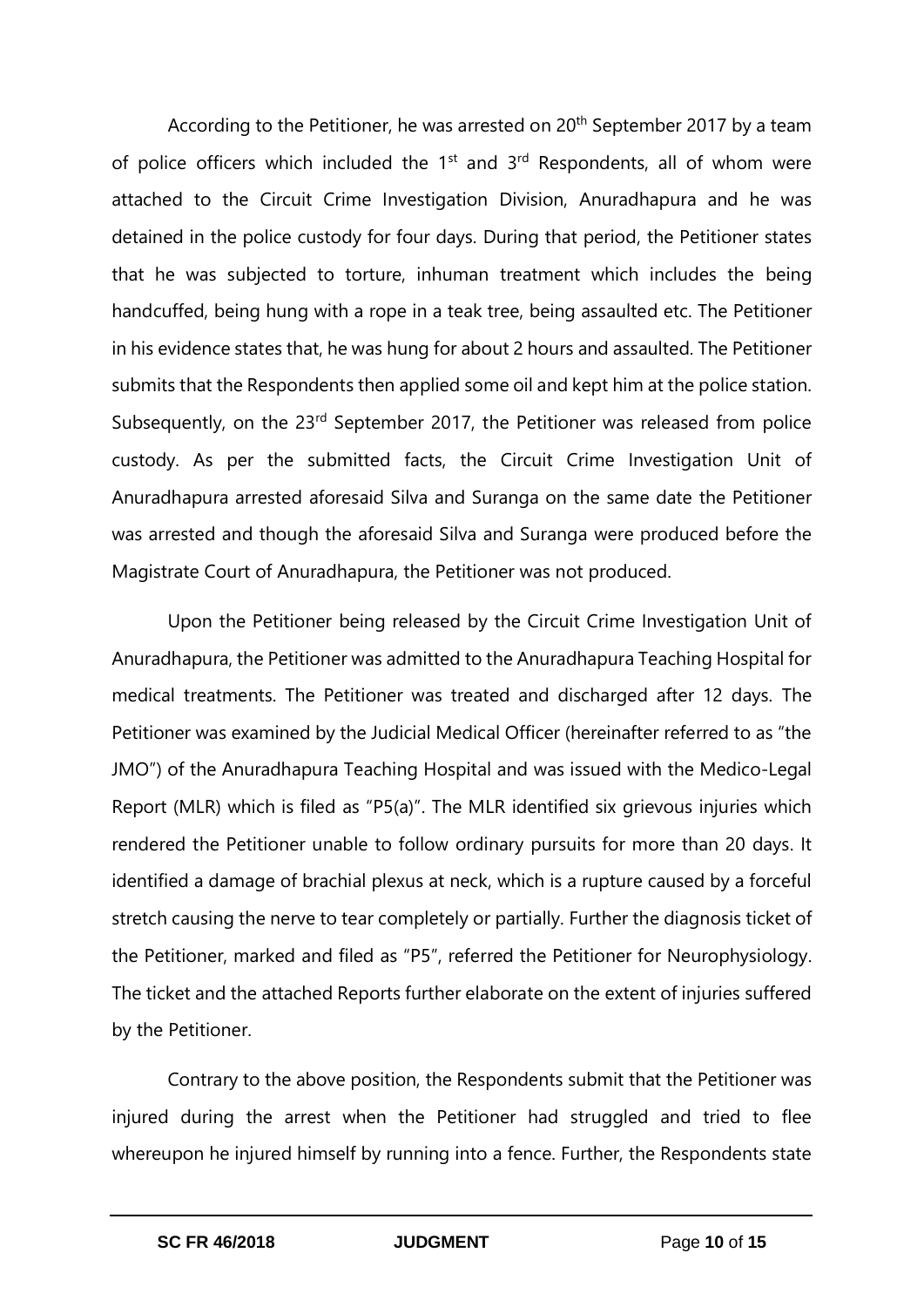that they had handcuffed him with his hands behind his back as he continued to struggle. Taking the Respondents' narration of events into consideration, the Respondents had not harmed the Petitioner at any instance or taken him to police custody.

I am of the view that the MLR report and reports issued by the Neurophysiology Unit submitted to this Court establishes and supports the position taken by the Petitioner and not that of the  $1<sup>st</sup>$  and  $3<sup>rd</sup>$  Respondents in this matter. The Petitioner's recounting of the incidents is corroborated by the affidavits of his parents and the aforementioned medical reports. The Respondents have failed to provide adequate explanation as to how the Petitioner received such injuries on his neck, hands and the upper limbs of the body. The MLR strongly corroborates the fact that the Petitioner was hung for a considerable period of time as there were injuries on the upper part of the body including the neck. Further, the Respondents have not submitted any material before this Court to show that the Petitioner was a suspect in any case and to prove that he was ever produced before a Magistrate Court. Finally, I find that it is extremely unlikely for injuries of such severity to have been caused due to the Petitioner merely having run into a fence as explained by the Respondents.

Keeping the above discrepancies in mind, I now wish to examine the alleged Fundamental Rights violations. The Petitioner applies to this Court under Article 11 of the Constitution which reads as follows:

*"No person shall be subjected to torture or to cruel inhuman or degrading treatment or punishment".*

In regard to the violation of the Constitutional Rights of the Petitioner as guaranteed by Article 11 of the Constitution, particularly by the  $1<sup>st</sup>$  and  $3<sup>rd</sup>$ Respondents, we may refer to the case of **Mrs. W. M. K De Silva v Chairman, Ceylon Fertilizer Corporation (1989) 2 Sri LR 393** at **405** in which Amerasinghe, J stated that,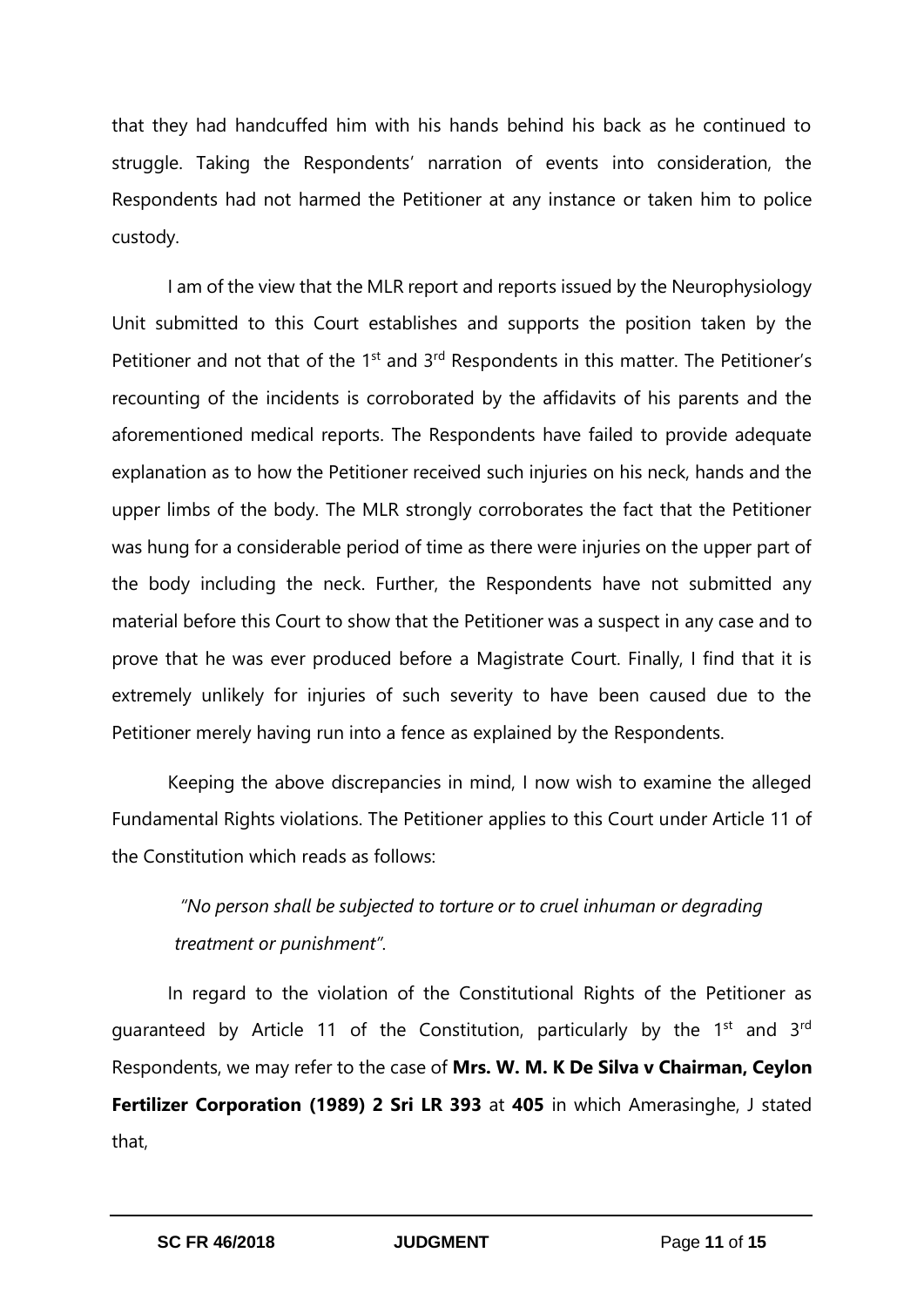*"In my view Article 11 of the Constitution prohibits any act by which severe pain or suffering, whether physical or mental is, without lawful sanction in accordance with a procedure established by law, intentionally inflicted on a person by a public official acting in the discharge of his executive or administrative duties or under the colour of office"*

In the instant case it is apparent that the Petitioner was subject to severe physical pain inflicted by the Respondents acting in their official capacity. As enumerated above, I am disinclined to believe that the Petitioner running into a fence resulted in such grievous injuries disrupting ordinary life for a period of 20 days as evidenced by the JMO report. In light of the reports, it is apparent that the Petitioner was subject to grievous injury as well as substantial mental pain caused by the situation.

Taking the above discussed opinions and Article 11 of the Constitution into account, it is my view that the treatment meted out to the Petitioner by the  $1<sup>st</sup>$  and  $3<sup>rd</sup>$ Respondent is a violation of his rights under Article 11 of the Constitution.

The Petitioner states that the arrest and detention of the Petitioner was in contravention of the provisions of the Code of Criminal Procedure Act No.15 of 1979 (as amended) and the Respondents transgressed the provisions of the same code. Considering the arrest, we find that the police officers have completely misidentified the suspect. This court has on numerous occasions emphasized the importance of police officers or investigating officers conducting their arrest and searches in accordance with the procedure established by law with a proper fact finding and investigation process.

The Petitioner further states that his arrest is contrary to Article 13 of the Constitution which guarantees freedom from arbitrary arrest, detention and punishment.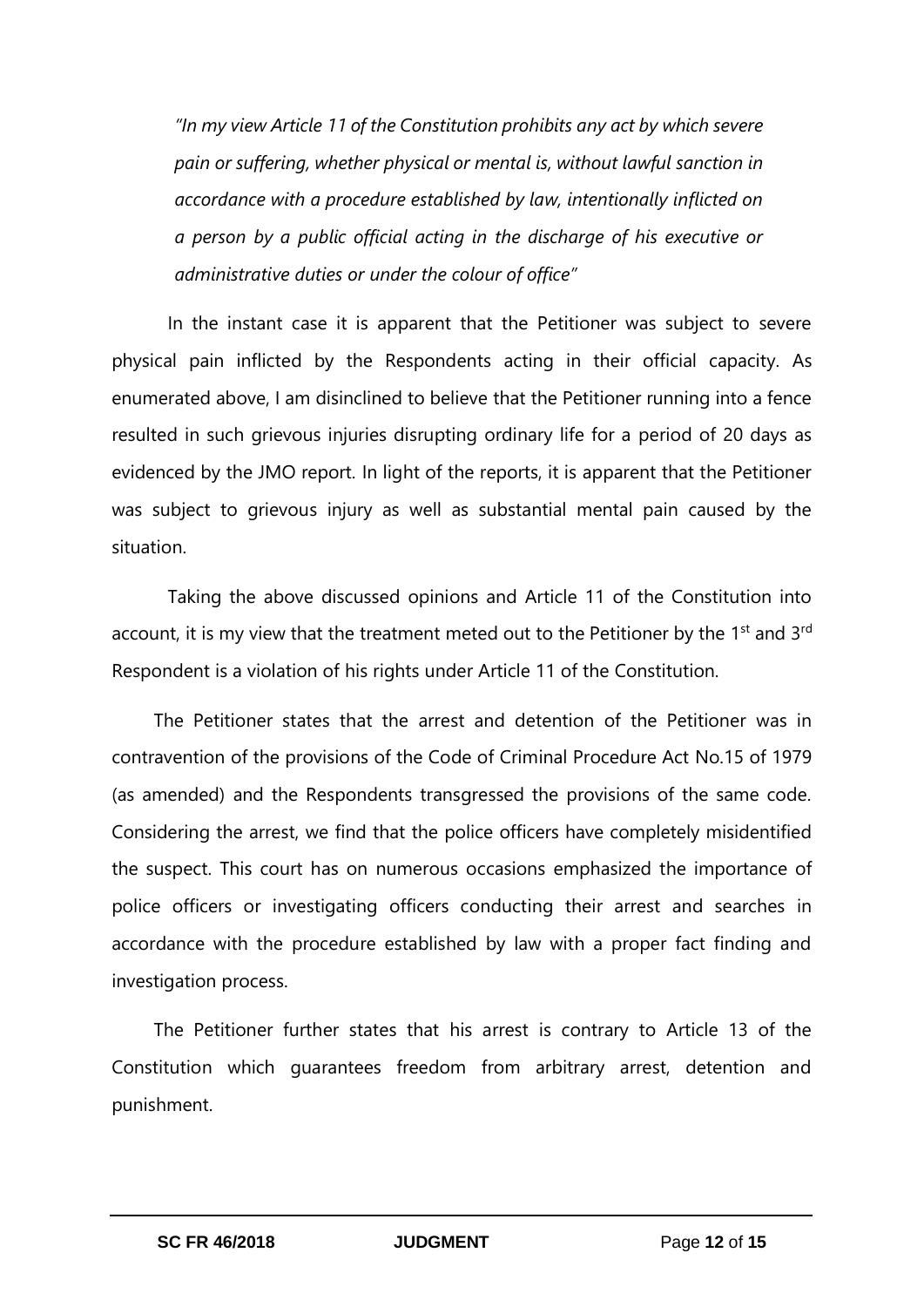In the case of **Sanjeewa, Attorney-At-Law (on behalf of Gerald Mervin Perera) V Suraweera, Officer-In-Charge, Police Station, Wattala and Others (2003) 1 SLR 317** in which a suspect was mistakenly identified, arrested without due reason and severely assaulted, Fernando J expressed the following views:

*"Further, had the Respondents been acting bona fide when they arrested the Petitioner, they would have promptly recorded his statement, and would then have either produced him before a Magistrate or released him. The fact that they failed to record a statement (or if the IB extracts are accurate, waited ten hours to do so) strongly suggests that they did not, even subjectively, believe that he had committed an offence, but were merely hoping that something would turn up. It is also probable that the Petitioner was not given a reason for arrest."*

In the instant case the Petitioner was arrested without being given due reason as to his arrest. Additionally, the fact that there are no arrest notes made with regard to the arrest of the Petitioner arouses reasonable suspicion. It must be noted that the Information Book kept in the police station does not have any entry regarding the same.

The learned President's Counsel for the Respondents argued that the arrest was conducted in pursuing the statements of an actual suspect who had disclosed that he had sold the stolen bike to one "Podi Akalanka" whom he insisted was the Petitioner and that for this reason there was reasonable suspicion in order to arrest the Petitioner. This Court observes that if there had been a reasonable suspicion that the Petitioner was in some manner involved in the alleged theft due to a name divulged by an arrested suspect, the officers should have followed the correct procedure and made an 'official arrest' of the Petitioner as prescribed by law. The blatant disregard of the relevant procedure by the Respondents leads to the finding that the Petitioner was illegally arrested and detained contrary to Article 13 of the Constitution.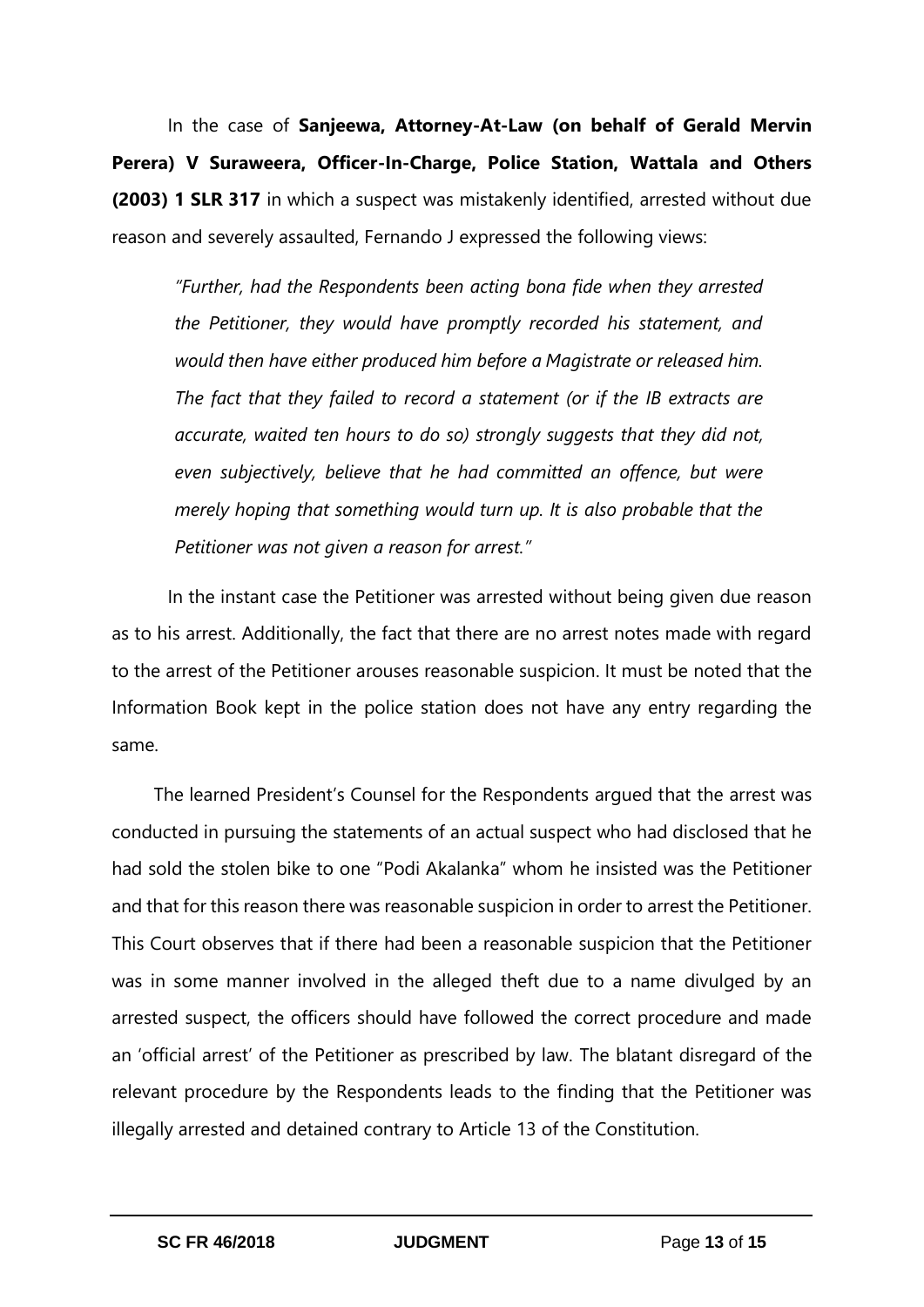#### **State responsibility**

Article 11 of the Constitution endows every person with absolute protection from torture, or cruel, inhuman or degrading treatment or punishment. Article 13 (1) stipulates that no person shall be arrested except according to procedure established by law and Article 13 (2) states that every person held in custody, detained or otherwise deprived of personal liberty shall be brought before the judge of the nearest competent court according to procedure established by law, and shall not be further held in custody, detained or deprived of personal liberty except upon and in terms of the order of such judge made in accordance with procedure established by law. It needs no reiteration that the primary responsibility of upholding these fundamental protections lies with the State.

This Court has repeatedly upheld that police officers, being state officers tasked with law enforcement and the maintenance of law and order, have an utmost responsibility in respecting, safeguarding and advancing these rights. Police officers are expected to extend common courtesies at all times when dealing with the public. The identity or the status of the person whom the police is dealing with should have no bearing whatsoever on the fair and courteous treatment that a person is entitled to receive, as of right. Police officers are bound to treat every person with dignity and respect. As such, in the instant case, necessary prevention measures should have been taken by the State and the Police Department.

However, it must be noted that upon the alleged violation occurring to the Petitioner, the  $1<sup>st</sup>$  and  $3<sup>rd</sup>$  Respondent were indicted before the High Court of Anuradhapura under the case bearing no. HC 257/2019 for violation of Section 2(4) of the Convention Against Torture and other Cruel, Inhuman or Degrading Treatment or Punishment Act No. 22 Of 1994. Therefore, I find that the State has fulfilled their obligations and I do not hold the State responsible for the alleged violations of Fundamental Rights of the Petitioner.